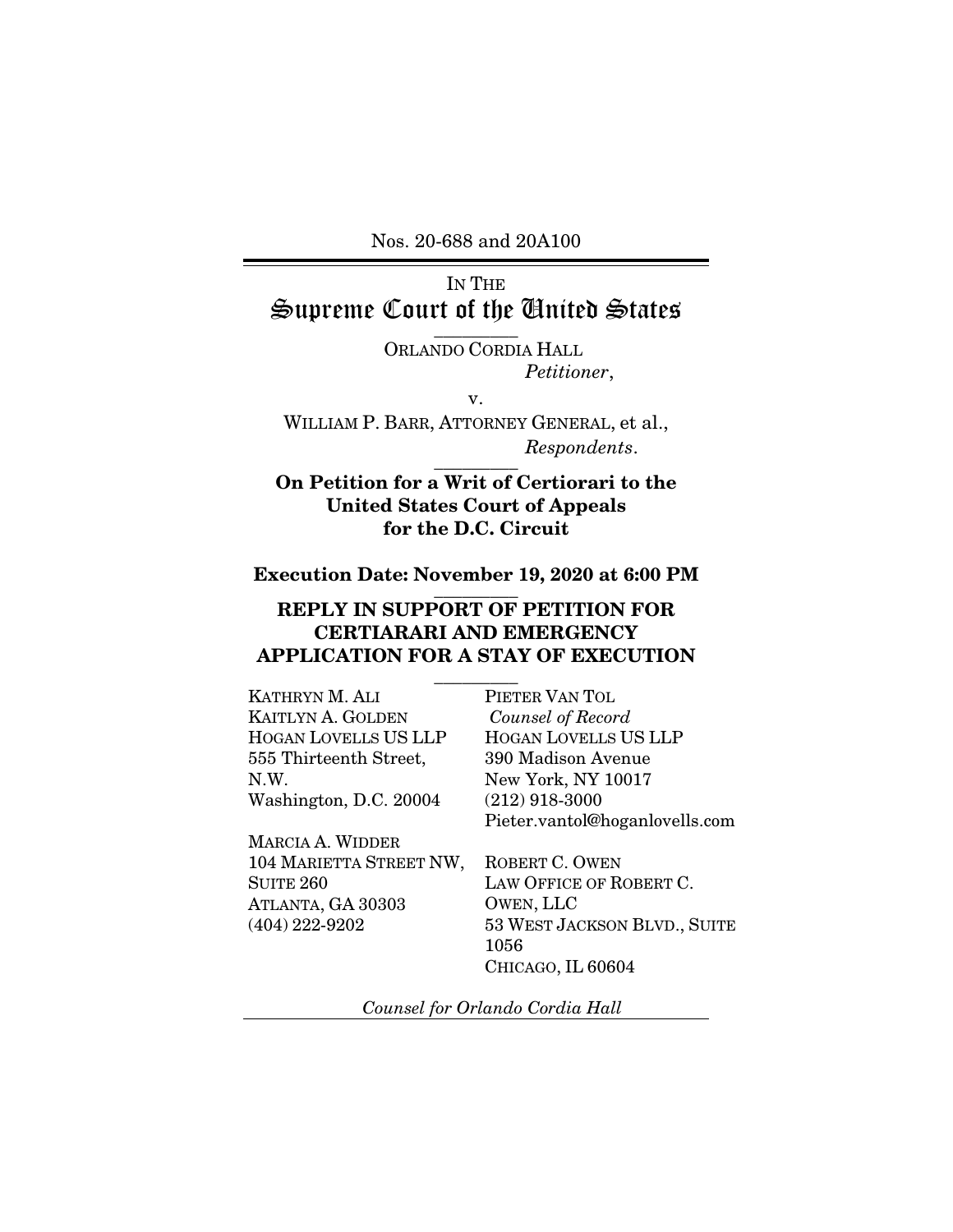# IN THE Supreme Court of the United States  $\frac{1}{\sqrt{2}}$

Nos. 20-688 and 20A100  $\overline{\phantom{a}}$  . The set of  $\overline{\phantom{a}}$ 

ORLANDO CORDIA HALL., *Petitioner*,

v.

WILLIAM P. BARR, ATTORNEY GENERAL, et al., *Respondents*.  $\overline{\phantom{a}}$  . The set of  $\overline{\phantom{a}}$ 

#### On Petition for a Writ of Certiorari to the United States Court of Appeals for the D.C. Circuit

Execution Date: November 19, 2020 at 6:00 PM  $\overline{\phantom{a}}$  . The set of  $\overline{\phantom{a}}$ 

#### REPLY BRIEF FOR PETITIONER  $\overline{\phantom{a}}$  . The set of  $\overline{\phantom{a}}$

Orlando Cordia Hall respectfully petitions for a writ of certiorari to review the judgment of the U.S. Court of Appeals for the D.C. Circuit, and requests an emergency stay of his execution so that he can litigate his claims.

#### INTRODUCTION

The government does not contest that Respondent Barr deliberately scheduled Mr. Hall's execution during the peak of an ever-worsening global pandemic that has so far killed nearly 250,000 Americans. It does not contest that Mr. Hall's counsel cannot fulfill their professional obligations without putting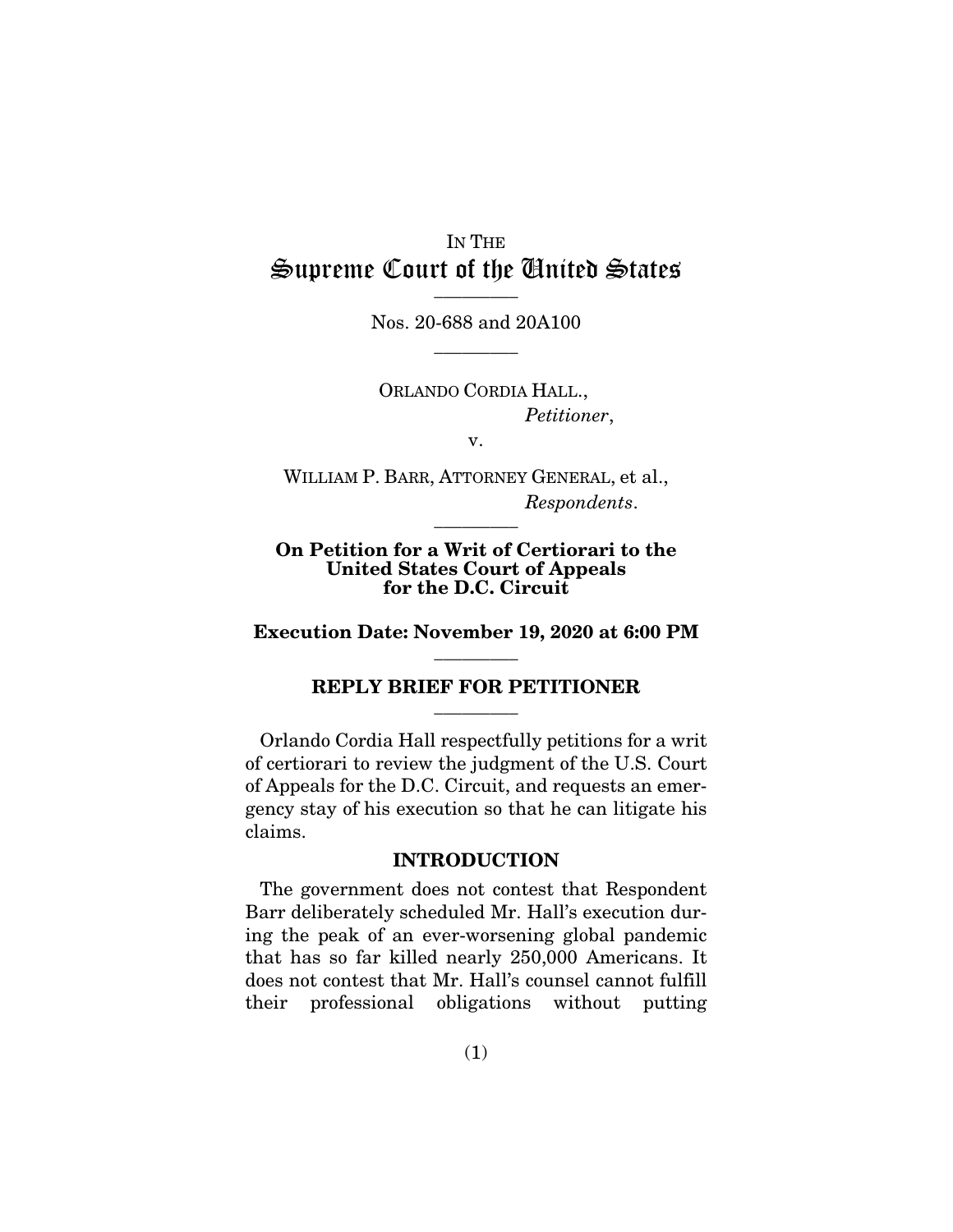themselves and their families at grave risk. It does not contest that conducting a clemency investigation in light of health risks, quarantine orders, and other restrictions would be functionally impossible. And it does not contest that Appellee Barr has the power to reschedule Mr. Hall's execution date at any time.

Instead, the government argues that Mr. Hall unduly delayed in raising the claims presented by this Petition. No. While this is a familiar refrain from the government when an execution looms, it does not work here. Everyone agrees that Mr. Hall's claims did not arise until September 30 at the earliest. And the only reason his claims were filed so close to his execution date is because the government gave him such scant notice of his execution to begin with.

 Nor are the government's arguments regarding Mr. Hall's likelihood of success on his clemency claims availing. Much of the government's brief is directed to arguing that rote compliance with procedure is all that due process and federal law requires. But the core of Mr. Hall's argument is that he has been arbitrarily denied access to the clemency process in the first place. Federal courts have stayed executions on far less egregious facts. In fact, moments ago, another federal court stayed the execution of another federal prisoner raising precisely the same claims that Mr. Hall presents here. Unless this Court acts, Mr. Hall will be put to death without opportunity for review despite another court having found the claims at issue to merit preliminary relief. Montgomery v. Barr, et al., 1:20-cv-3261-RDM (D.D.C. Nov. 19, 2020), ECF No. 19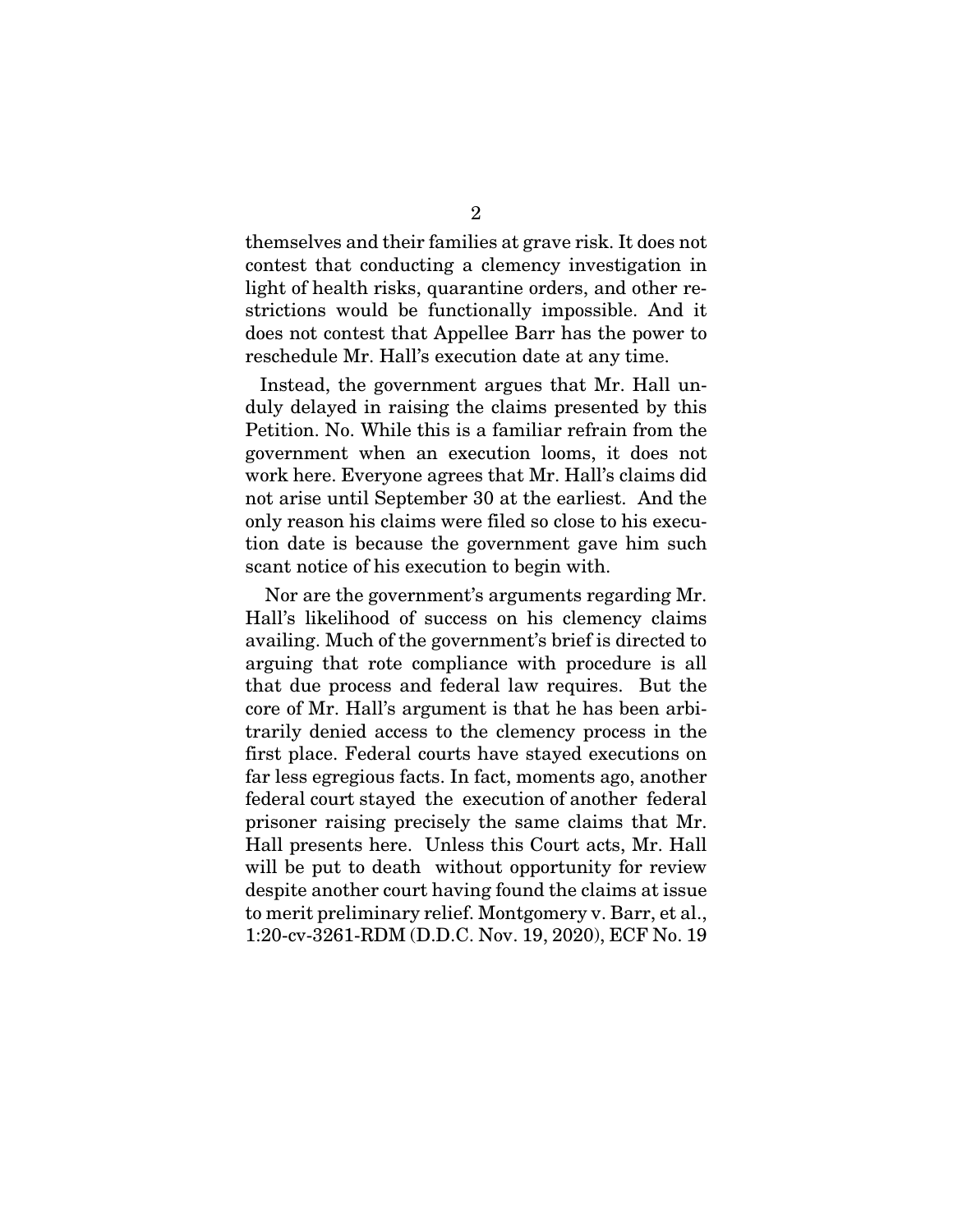$(Montgomery Order).<sup>1</sup>$  That would be manifestly unjust.

The district court found the facts of this case "troubling." Pet. App. 15a. The lower courts' decisions to disregard these troubling facts on the basis that Mr. Hall has been afforded "access" to the clemency process in the most technical sense warrants review, and a stay.<sup>2</sup>

<sup>1</sup> While Judge Moss distinguished Mr. Hall's case on the basis that the district court had "noted that [he] had 13 years to prepare a petition," Montgomery Order at 19, that holding disregarded substantial contrary record evidence and thus was manifestly erroneous. *See infra* section III. Notably, Judge Moss credited the fact that Ms. Montgomery's "execution date came as a complete surprise." Montgomery Order at 19. So too here. Among the things the district court (and Judge Moss) ignored about Mr. Hall's situation is that *until 10 days before the government decided to set his execution amid the pandemic, he had been protected from execution for 13 years by an injunction to which the government had consented*. *See* Order *Roane* v. *Gonzales*, No. 1:05-cv-02337-TSC, ECF No. 68.

<sup>2</sup> The government contends that the relief Mr. Hall seeks is more properly characterized as an "injunction" and therefore he must provide a "significantly higher justification" than the typical standard for a stay. Opp. 2 (quoting *Respect Maine PAC v. McKee*, 562 U.S. 996, 996 (2010)). But *Respect Maine PAC* relied on the fact that granting the requested relief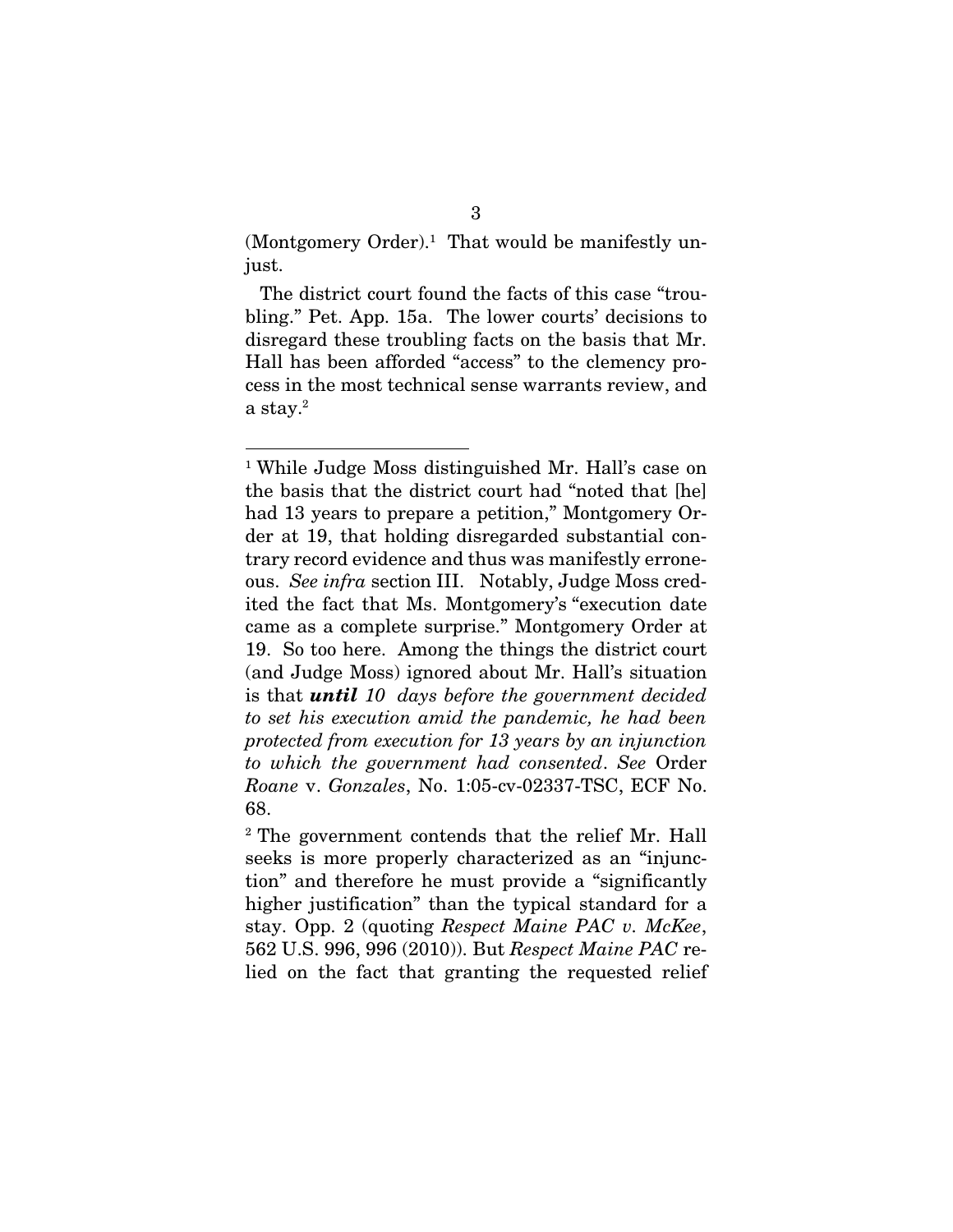#### I. HALL DID NOT UNDULY DELAY

As a threshold matter, the government concedes that the courts below declined to deny Hall relief on the basis of delay. Opp. 9. The government also acknowledges (as did the district court below) that Mr. Hall's claims did not ripen until September 30 *at the earliest*. Opp. 16; Pet. App. 14a. Nevertheless, the government contends that Mr. Hall delayed in filing his claims in this litigation, and that this constitutes an independent bar to relief. Opp. 16-17. This is wrong on the facts and the law.

First, the facts. The government's sole basis for accusing Mr. Hall of "delay" is its apparent belief that he should have filed suit within days of receiving notice of his execution. *Id.* In fact, he did. Mr. Hall filed this litigation—a seven-count complaint supported by seven detailed witness declarations and based on "many events" that the district court acknowledged did not "occur[ until] several days before it was filed," Pet. App. 14a—within 34 days after getting that notice.<sup>3</sup> The panel did not disturb these findings; in fact,

would be a "judicial alteration of the status quo." 562 U.S. at 996. Mr. Hall has sought the opposite relief: preserving the status quo (by keeping him alive) while his claims for relief are pending.

<sup>3</sup> The speed with which Mr. Hall filed stay petitions in unrelated litigation, Opp. Br. 16-17, is irrelevant to whether this case—which did not become ripe until after his execution was set—was delayed. Moreover, the reason the injunction lasted for 13 years is not the result of delay by Mr. Hall, but rather because the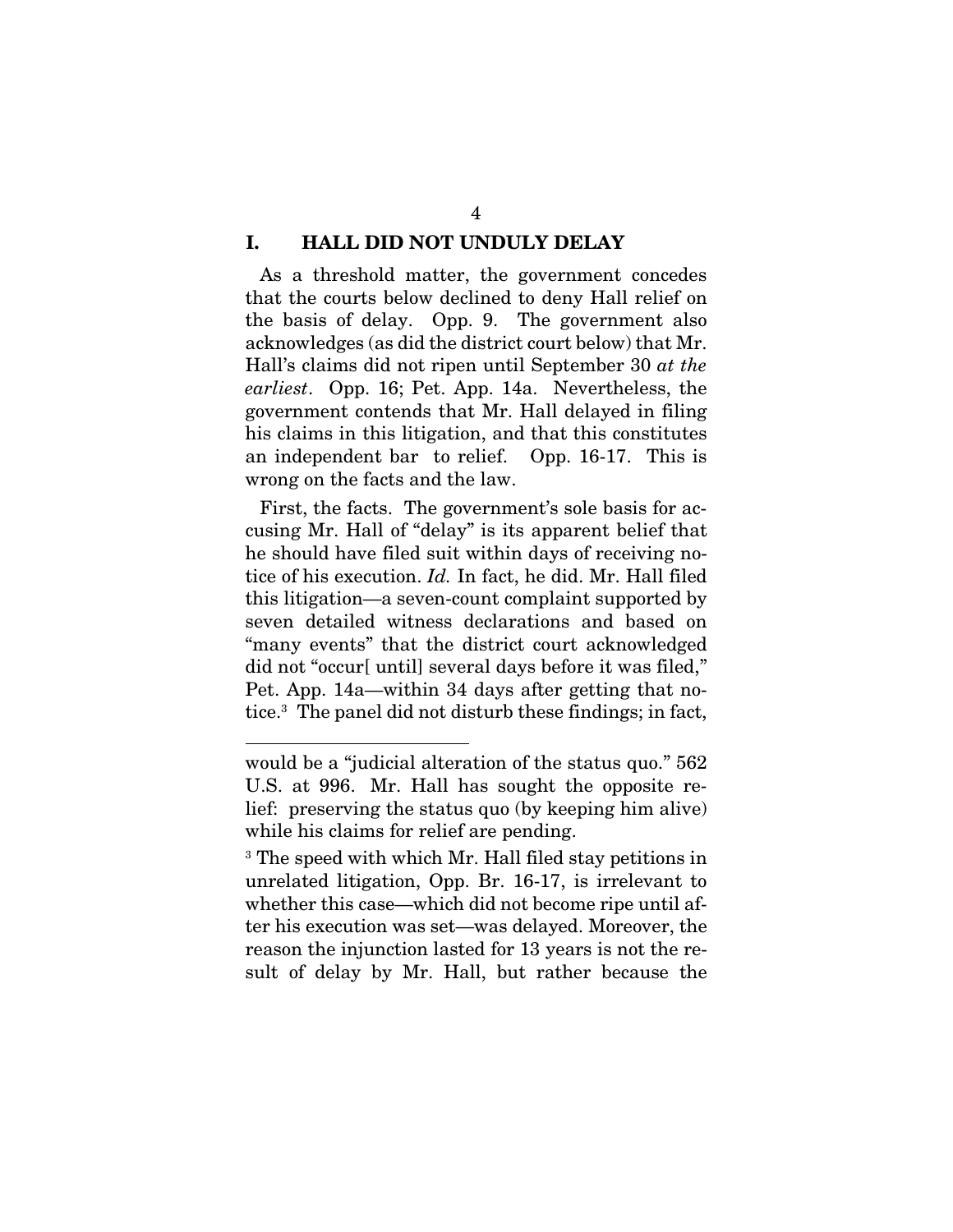it did not even so much as acknowledge the government's arguments about delay. Pet App 2a-7a.

Turning to the law, the government cites *Bucklew* v. *Precythe*, 139 S. Ct. 1112 (2019) and *Gomez* v. *U.S. Dist. Ct.*, 503 U.S. 653 (1992) for its extraordinary contention that Mr. Hall's supposed delay—which by the government's own concession is *at most* days' long precludes relief. Opp. 16. In *Bucklew*, the plaintiff waited until just 12 days before his execution to challenge the state's lethal injection protocol, *id.* at 1120, and received a last-minute stay from this Court. *Bucklew* v. *Lombardi*, 572 U.S. 1131 (2014). Only after five more years of litigation on the same claims, including two appeals and two "11th-hour" stays, did this Court find further delay unwarranted. 139 S. Ct. at 1134. And in *Gomez*, the delay was "more than a decade" long. 503 U.S. at 654. he Court should not impose such a harsh penalty in a death penalty case, where the stakes could not be higher, particularly since the government cites no case supporting its argument.<sup>4</sup>

government dragged its feet in introducing a new execution protocol.

<sup>4</sup> That other prisoners have submitted clemency applications during the pandemic, Opp. 19, is likewise irrelevant. Just as in pursuing a defense strategy, what may have been adequate for one prisoner is not *de facto* sufficient for another. And unlike Mr. Hall, the prisoners the government points to had access to resources to pursue clemency before the pandemic. Dist. Ct. Dkt. 3 at 7. Further, the fact that they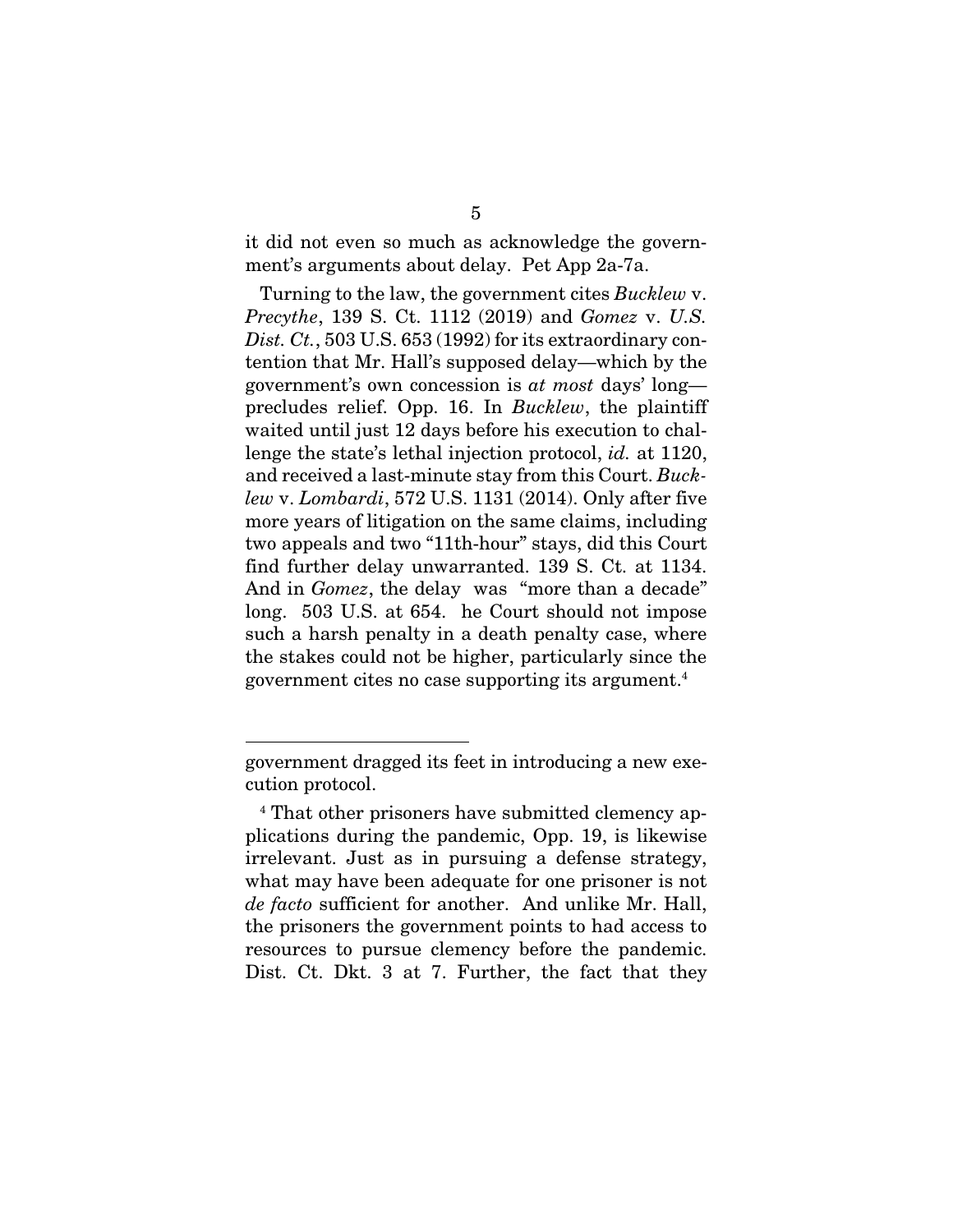# II. MR. HALL DOES NOT SEEK TO REGULATE A PURELY EXECUTIVE FUNCTION.

The government's argument that Mr. Hall asks this Court to regulate an exclusively executive function is wrong. Opp. 18. No court below has made any such finding, nor has Mr. Hall advanced such an argument. All Mr. Hall seeks to vindicate his constitutionally guaranteed right to *meaningfully access* the clemency process with a guarantee of minimal due process in the clemency procedure.<sup>5</sup>

### III. THE DECISION BELOW IS MANIFESTLY INCORRECT AND MR. HALL IS LIKELY TO SUCCEED ON THE MERITS.

# A. Mr. Hall Has Been Denied Access To The Clemency Process In Violation Of Due Process.

The government asks this Court to misconstrue Mr. Hall's legal claims while ignoring the abundance of factual evidence that he has provided in support. It should decline that invitation.

submitted clemency applications does not mean those applications were adequate.

<sup>5</sup> While federal courts have avoided intruding into the executive's prerogative to make clemency decisions, courts have had no trouble intervening to ensure meaningful access to the clemency process. *See e.g., Young* v. *Hayes*, 218 F.3d 850 (8th Cir. 2000); *Wilson* v*. U.S. Dist. Ct. for N. D. Cal*., 161 F.3d 1185, 1187 (9th Cir. 1998).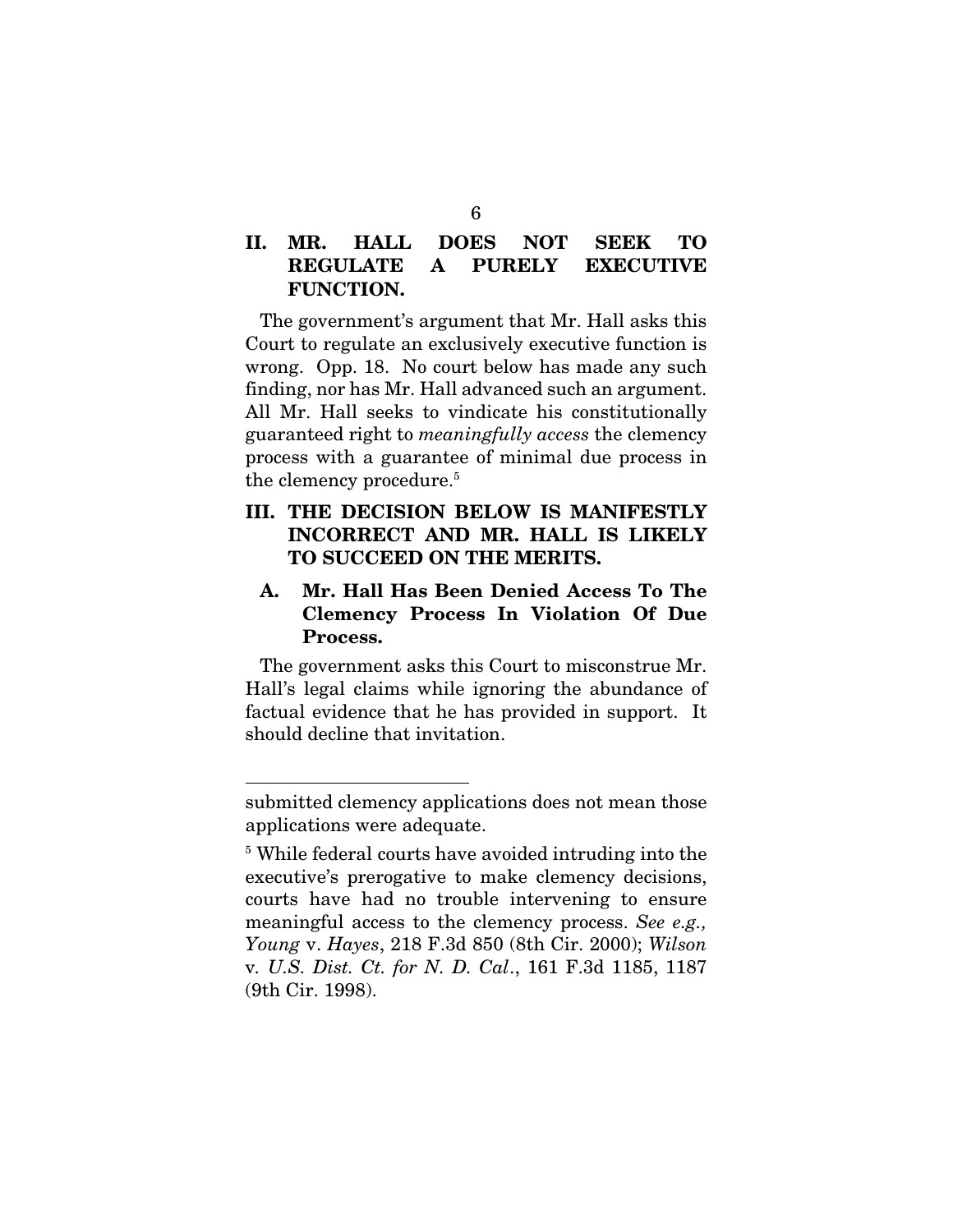## 1. The Existence Of Procedure Does Not Guarantee Meaningful Access.

The government does not dispute that *Woodard* is the "controlling Supreme Court precedent," Pet. App. 17a, and that, "at a minimum," clemency procedures require "adequate notice and opportunity to be heard." *Id*. Rather, the government contends that because Mr. Hall was permitted to file a clemency petition and told it would be reviewed, his rights have been safeguarded. But "meaningful access" to clemency, which this Court has required, *Harbison* v. *Bell*, 556 U.S. 180, 194 (2009), demands that the process afforded beo more than "a meaningless ritual." *Douglas* v. *People of State of Cal*,, 372 U.S. 353, 358 (1963). A man's life hangs in the balance, and through its choice to schedule Mr. Hall's execution in the midst of a raging health crisis that prevents Mr. Hall's counsel from conducting any investigation, the government has "arbitrarily denied [him] any access to its clemency process." *Woodard*, 523 U.S. at 289.

The government doubles down on its argument that process, even devoid of value, is all that is required. But what it has provided Mr. Hall stops far short of even the "minimal" process afforded in *Woodard*. *See*  Pet. 21-22

The courts below also incorrectly concluded that Mr. Hall could have filed his clemency petition before the start of the pandemic or at any point since 2007, Pet. App. 5a, 19a, which the government parrots. Opp. 21- 22.. This ignores the substantial record evidence that (i) much of the evidence supporting Mr. Hall's case for mercy did not exist until recently; (ii) during the entire "thirteen year" period the panel suggested Mr.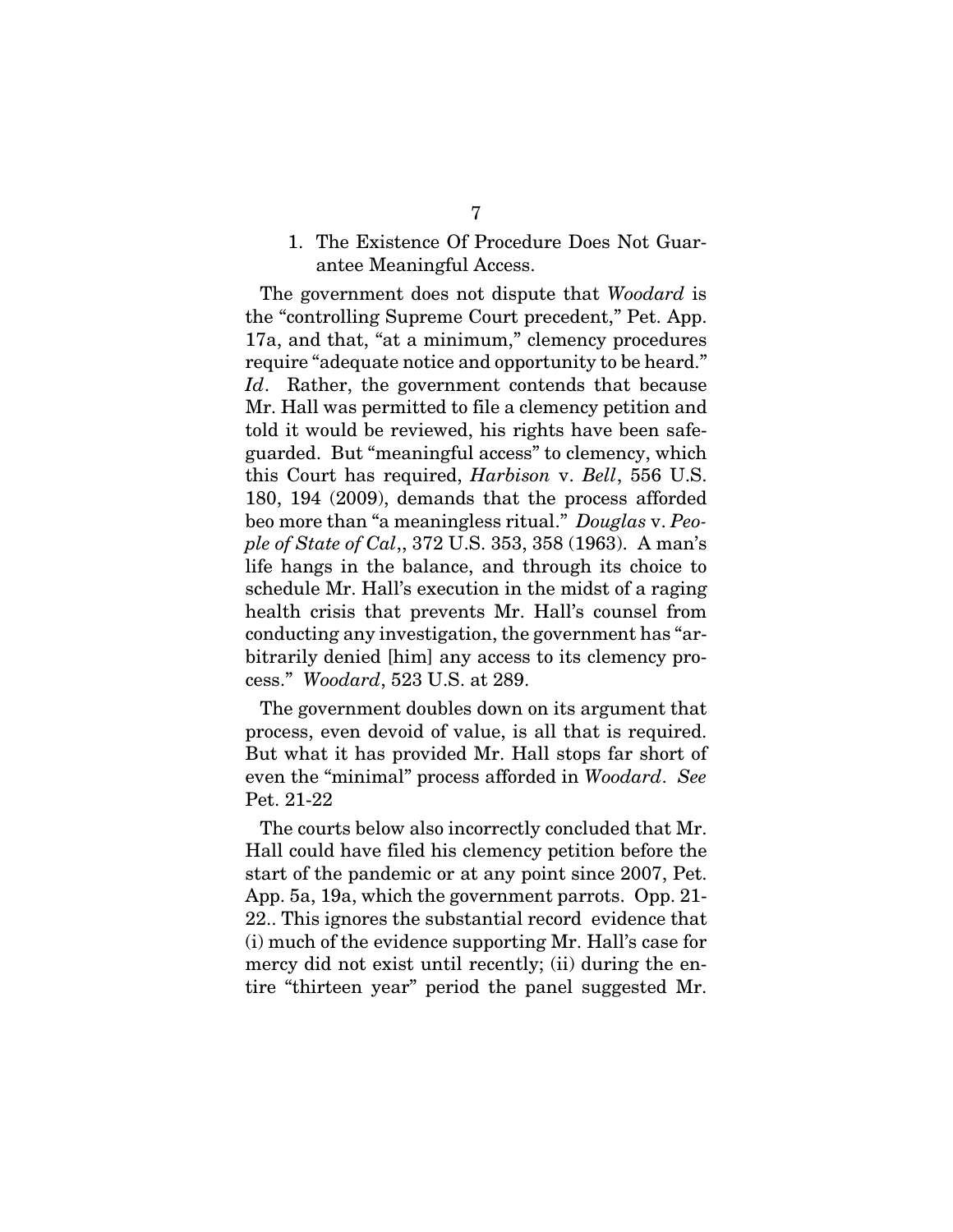Hall could have been developing his clemency claims, he was protected by an injunction that prevented his execution, and his counsel faced severe resource limitations that made a clemency investigation impossible; and (iii) clemency is by design a mechanism of last resort, designed to be filed only after litigation has essentially ceased. *See* Pet. 22-24; *see* also 65 FR 48379, 48380 ("Because clemency is a remedy of last resort, a capital defendant should file his clemency petition only after the predictably available judicial proceedings concerning the case . . . are terminated . . . Accordingly, once an execution date has been set . . . the defendant may file a request for reprieve").

2. The Panel Manifestly Erred In Concluding That Mr. Hall's Statutory Right to Counsel Pursuant To 18 U.S.C. ¶ 3599 Was Satisfied.

That Mr. Hall had the formality of appointed counsel does not mean that his counsel was able to provide "meaningful" representation as is Mr. Hall's right.<sup>6</sup> Indeed, the government does not contest any of the key facts showing that in Mr. Hall's case, his counsel was arbitrarily prevented from adequately representing him in his clemency proceedings. It does not deny that it scheduled Mr. Hall's execution with the shortest notice period in the history of the modern federal death penalty, and during a worsening global

 $^6$  The government's argument that Mr. Hall was provided access to phone calls with counsel misses the point. Opp. 22. Mr. Hall does not argue that he could not speak with counsel, but that his counsel could not conduct an adequate investigation necessary for a meaningful clemency petition.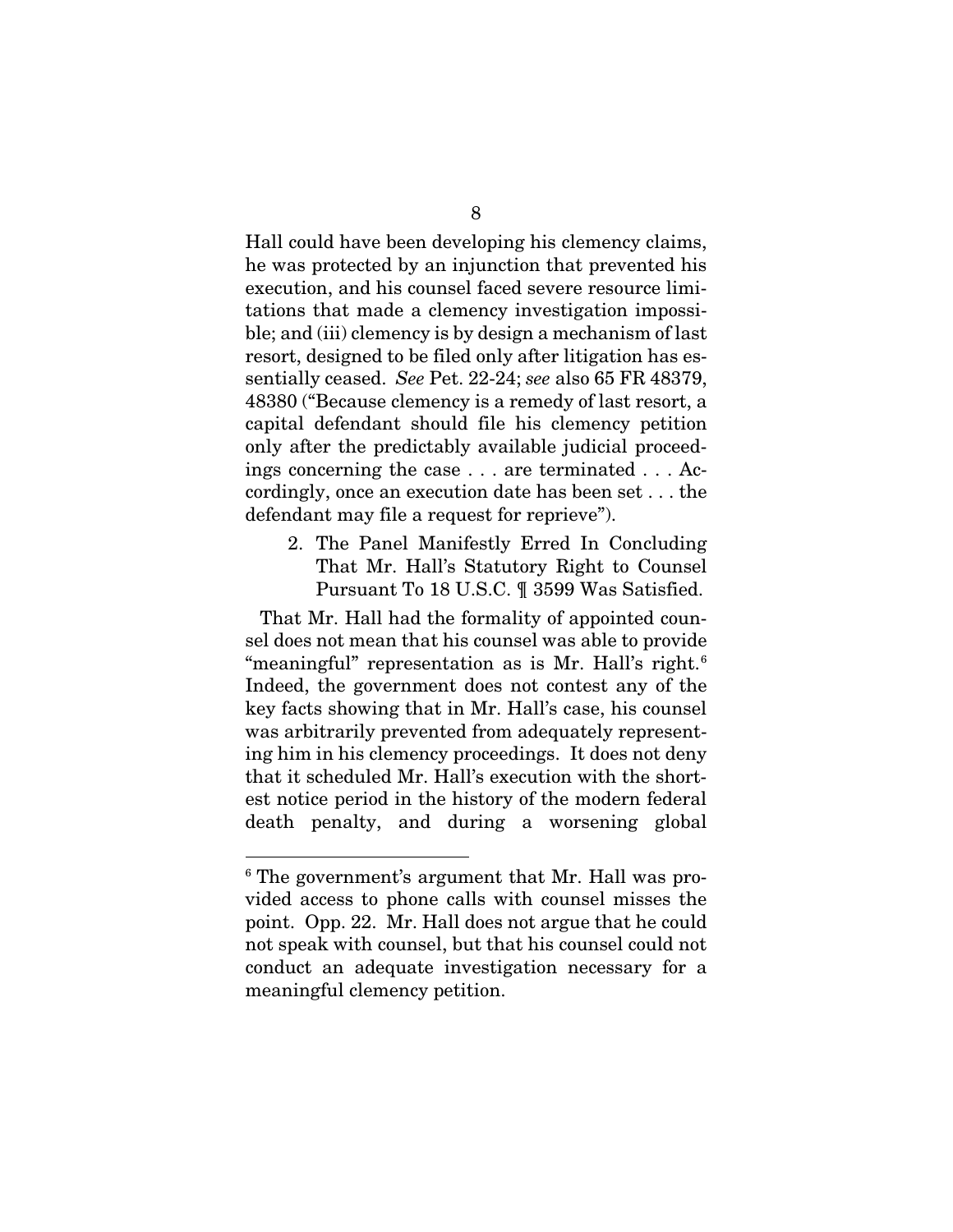pandemic. Nor does it deny that while travel is required to conduct an adequate clemency investigation, Mr. Hall's appointed counsel suffer from health conditions that make travel during the pandemic unsafe. This necessarily denies Mr. Hall "meaningful access to the 'fail-safe' of our justice system." *Harbison*, 556 U.S. at 194 (citation omitted). Indeed, another federal court granted a stay to another condemned prisoner on the very same grounds Mr. Hall has raised here. *Montgomery* v. *Barr, et al*., 1:20-cv-3261-RDM (D.D.C. Nov. 19, 2020), ECF No. 19.

## B. The Panel's Order Would Allow Mr. Hall To Be Executed In Accordance With An Execution Protocol That Constitutes Ultra Vires Action In Violation Of The APA.

The government makes three arguments in opposition to Mr. Hall's showing that the BOP's action is ultra vires, but none of the arguments have any merit.

First, the Government asserts that Hall is precluded from making the ultra vires claim because the district court ruled against him on the issue and the ruling was not appealed. Opp. 23. The government similarly argued earlier, in a November 14, 2020 opposition brief in a related proceeding, that the district court's ultra vires ruling was non-final and non-appealable See Appellee Br. 44-45, In re Matter of the Fed. Bureau of Prisons' Execution Protocol Cases, No. 20-5329 (D.C. Cir. Nov. 14, 2020). In response, the plaintiffs in the consolidated action requested entry of partial final judgment on the ultra vires claim and, on November 16, 2020, the district court granted the request. Order, *In re Matter of the Fed. Bureau of Prisons' Execution Protocol Cases*, No. 19-mc-00145-TSC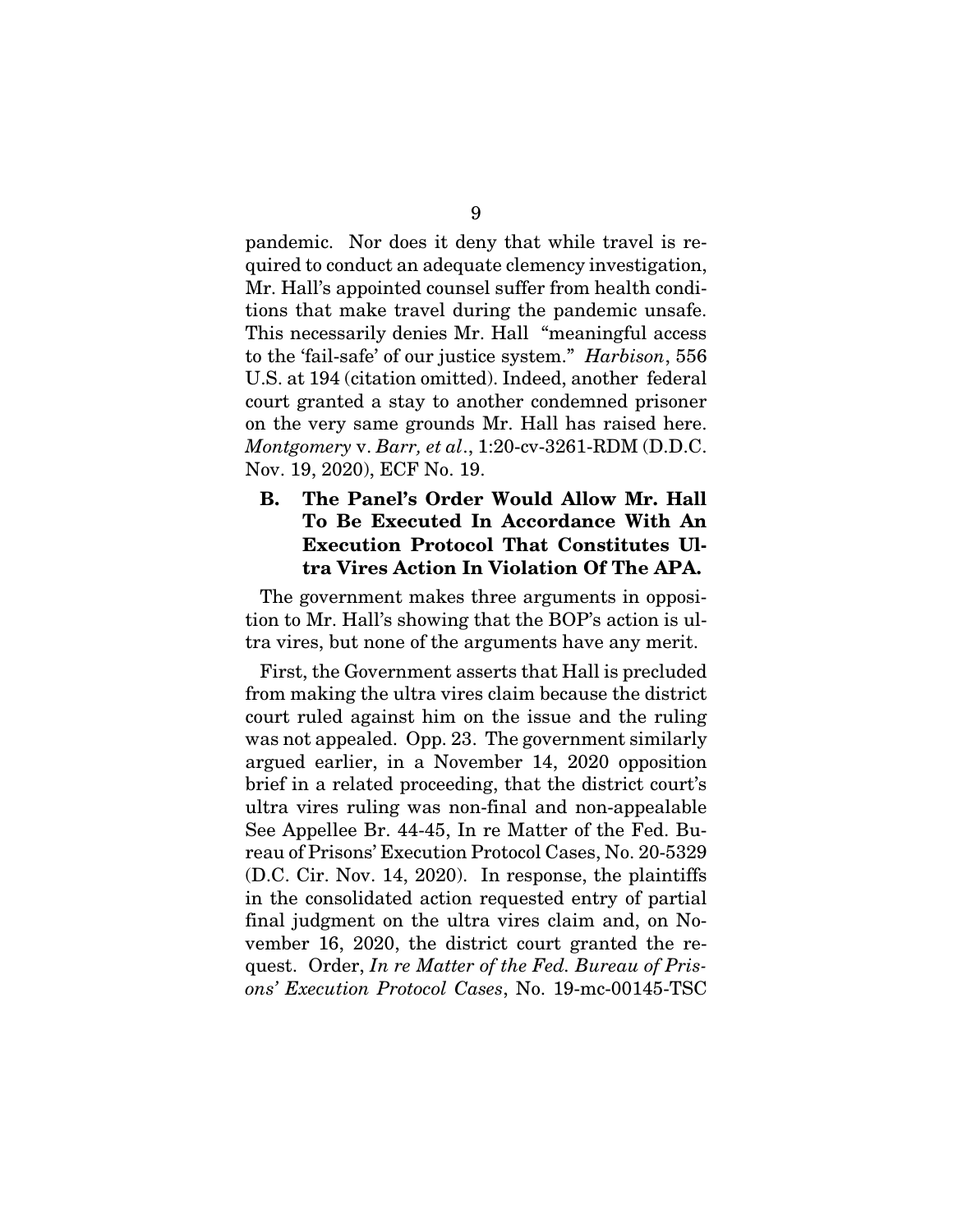(D.D.C. Nov. 16, 2020), ECF No. 315. It was only then that the district court's ruling became final and appealable. Therefore, issue preclusion does not apply to Mr. Hall's *ultra vires* claim. *Indeed*, the government made the very same preclusion argument below and the panel rejected it by considering the merits of the *ultra vires* issue rather than holding that it was precluded. Pet. App. 5a-7a.

*Second*, the government relies on Judge Katsas' concurrence in earlier execution protocol litigation as evidence that Mr. Hall's "argument is wrong." Opp. 23. Judge Katsas was the only panel member who accepted the government's interpretation of the U.S. Marshal's role under the protocol, and it is telling that the panel below did not adopt his reasoning (after making note of it). Pet. App. 6a. In any event, Judge Katsas' concurrence is not binding and there is good cause for the Court to reach a different conclusion. Mr. Hall pointed out in his opening brief that the unfettered ability of the BOP to alter the procedures in the execution protocol—which, notably, the Government does not dispute— contradicts the *FDPA's* express mandate that the U.S. Marshal shall supervise the implementation of executions. It is undisputed that, under the execution protocol, the BOP has the power to strip the U.S. Marshal of any role at all, which flies in the face of the FDPA's plain language and Congress' selection of the U.S. Marshal as the sole supervisor of executions.

*Third*, the government cites the panel's erroneous holding on the standard for preliminary injunctions and stays, in which it required a link between every claim at issue and irreparable harm. *See* Opp. 24-25.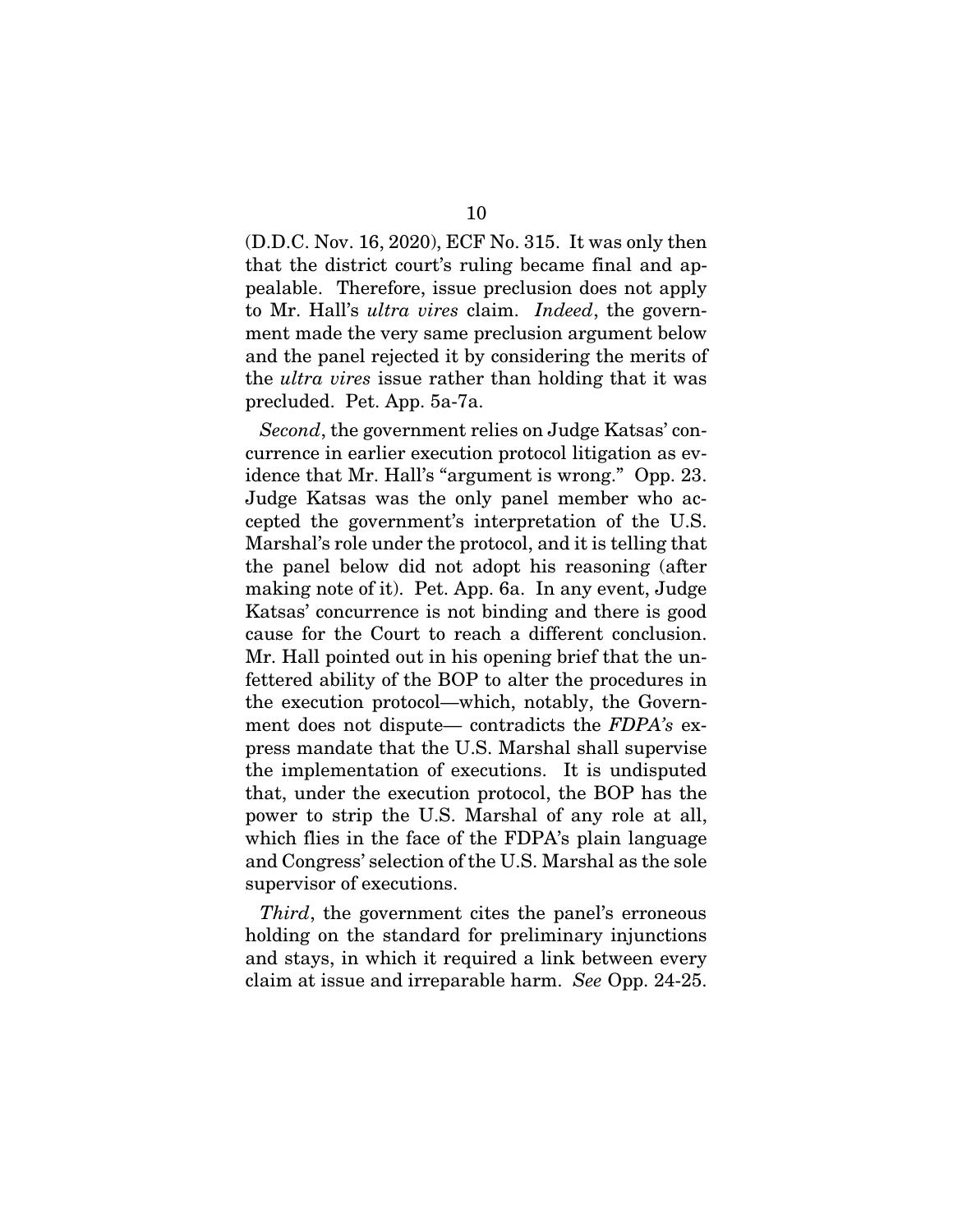There is no case law support for such a standard. The panel cited *Winter* v. *Natural Res. Def. Council, Inc.*, 555 U.S. 7 (2008), but, as discussed in Mr. Hall's opening brief, *Winter* does not impose such a requirement. The government cites other cases for the unremarkable proposition that a movant must show that he would suffer harm arising out of the claims in the case. Here, Mr. Hall has demonstrated that, absent a preliminary injunction or a stay, he will suffer irremediable injury as a result of his execution. *See infra* section IV. No further showing on irreparable harm is necessary.

### IV. WITHOUT A STAY, MR. HALL WILL SUFFER IRREPARABLE HARM.

There is an unmistakable "likelihood of irreparable harm if the judgment is not stayed." *Philip Morris USA Inc.* v. *Scott*, 561 U.S. 1301, 1302 (2010). Without a stay, Mr. Hall will be executed amid violations of his constitutional and statutory rights, this Court will be stripped of jurisdiction to consider the petition. That would constitute an "irremediable" harm. *Ford* v. *Wainwright*, 477 U.S. 399, 411 (1986).

And "when, as in this case, 'the normal course of appellate review might otherwise cause the case to become moot,' \* \* \* issuance of a stay is warranted." *Garrison* v. *Hudson*, 468 U.S. 1301, 1302 (1984) (Burger, C.J., in chambers) (citing *In re Bart*, 82 S. Ct. 675, 676 (1962) (Warren, C.J., in chambers)). Because "the balance of harms favors applicants," *id*., the Court should stay Mr. Hall's execution.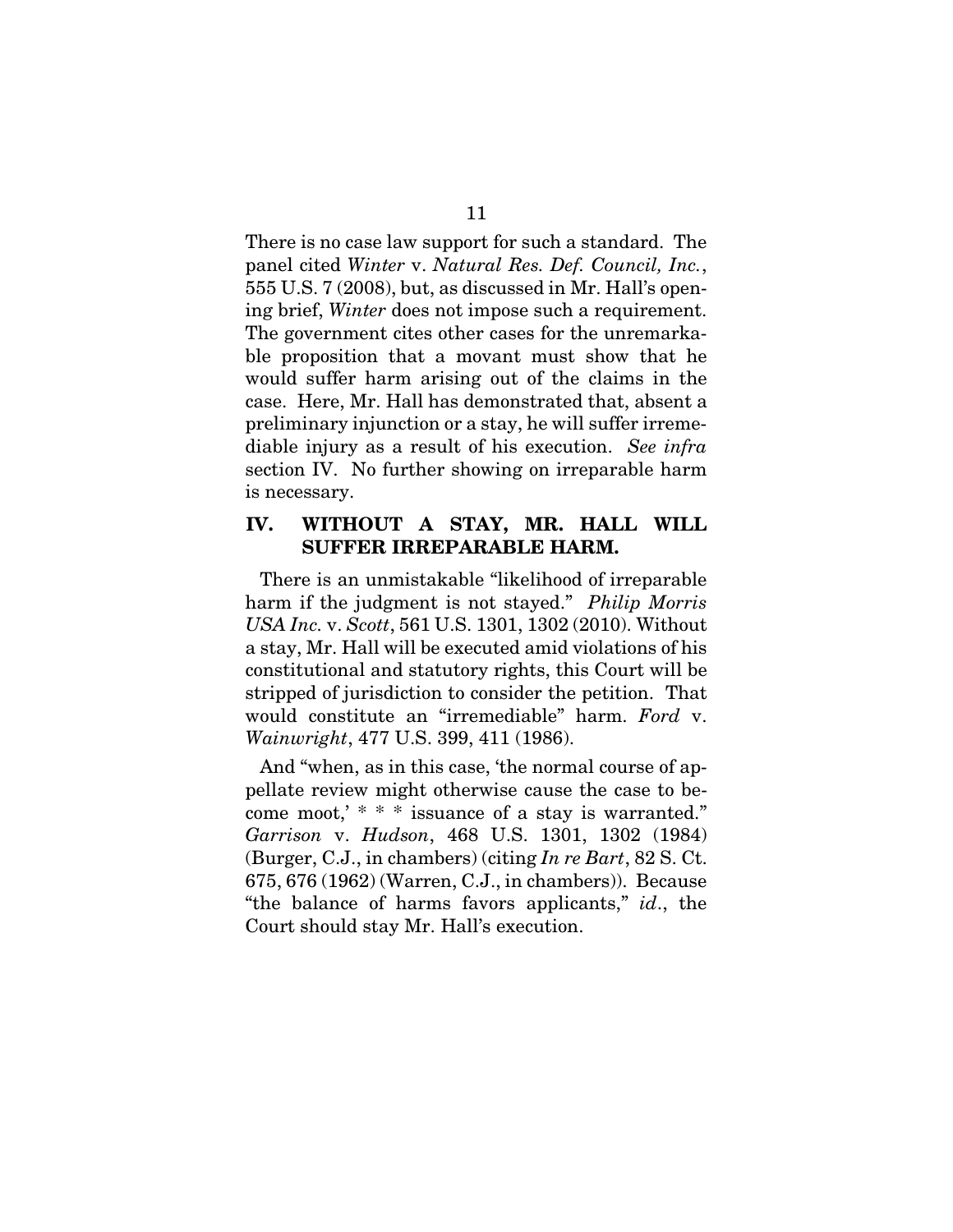# V. THE BALANCE OF EQUITIES STRONGLY FAVORS A STAY.

Failure to grant a stay will "have the practical consequence of rendering the proceeding moot" or otherwise cause irreparable harm to Mr. Hall. *Mikutaitis*  v. *United States*, 478 U.S. 1306, 1309 (1986) (Stevens, J., in chambers). The government would not "be significantly prejudiced by an additional short delay," *id*.—particularly given that until just two months ago, the government was content to permit a stay preventing Mr. Hall's execution for 13 years to stand. *Id.* "In light of these considerations," this Court should "grant the application." *Id.*

#### **CONCLUSION**

For the foregoing reasons, and those discussed in the Petition for Writ of Certiorari and Mr. Hall's Emergency Application for a Stay of Execution, the Petition and Emergency Application for a Stay of Execution should be granted.

Respectfully submitted,

| KATHRYN M. ALI              | PIETER VAN TOL                 |
|-----------------------------|--------------------------------|
| <b>KAITLYN A. GOLDEN</b>    | Counsel of Record              |
| <b>HOGAN LOVELLS US LLP</b> | <b>HOGAN LOVELLS US LLP</b>    |
| 555 Thirteenth Street,      | 390 Madison Avenue             |
| N.W.                        | New York, NY 10017             |
| Washington, D.C. 20004      | $(212)$ 918-3000               |
|                             | Pieter.vantol@hoganlovells.com |
|                             |                                |

MARCIA A. WIDDER

ROBERT C. OWEN